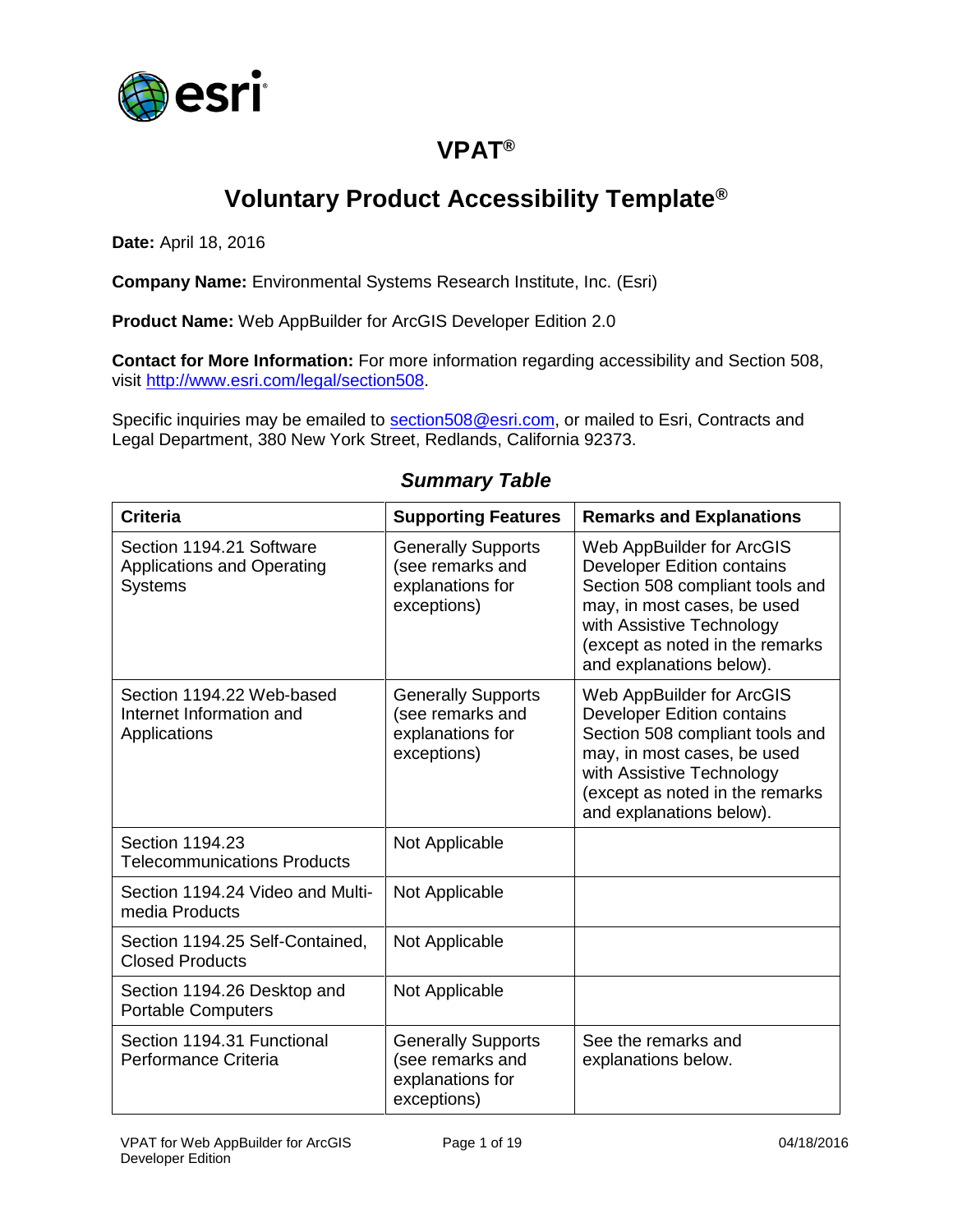| Section 1194.41 Information, | Supports | See the remarks and |
|------------------------------|----------|---------------------|
| Documentation and Support    |          | explanations below. |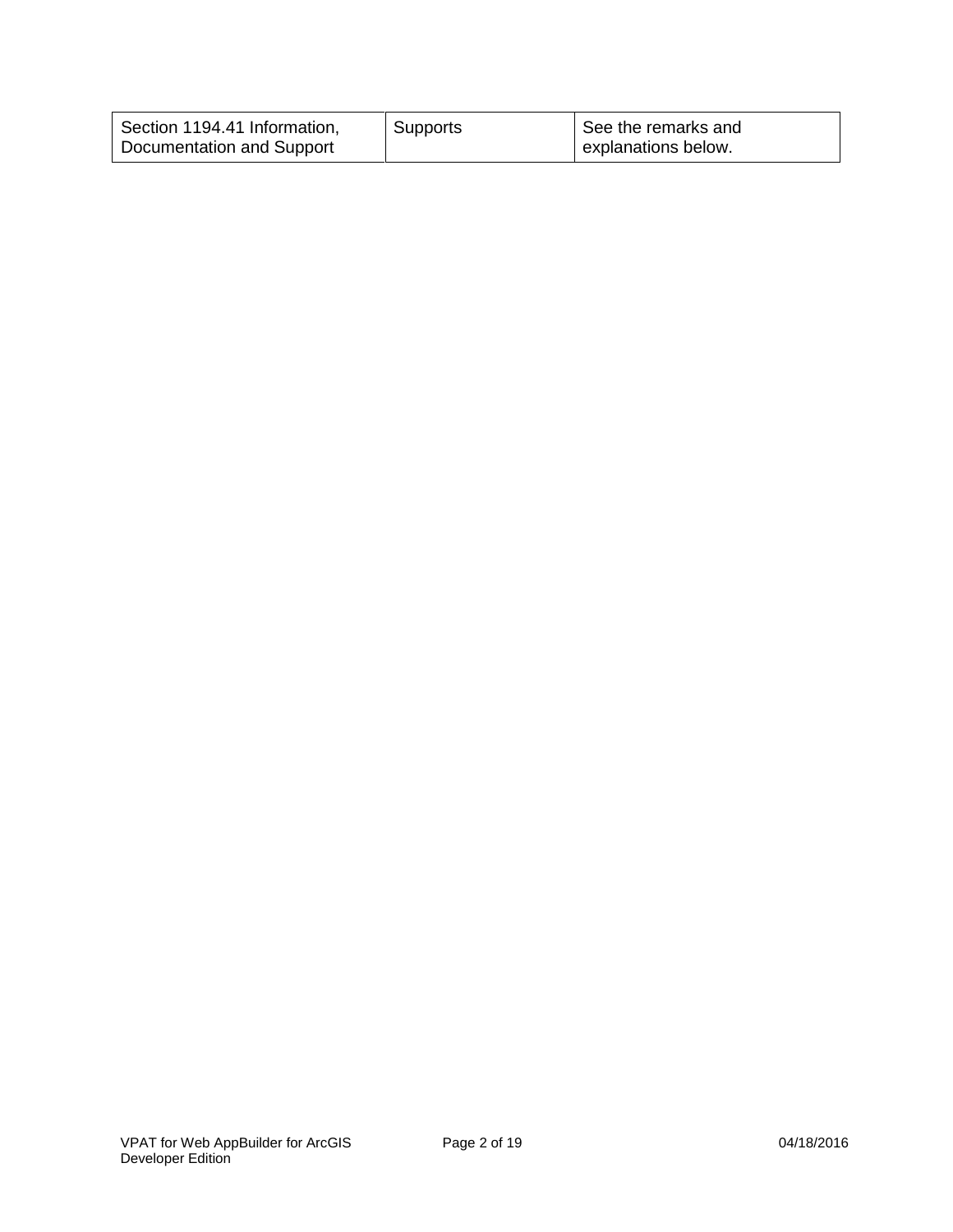| <b>Criteria</b>                                                                                                                                                                                                                                                                                                                                                                                                                                                                                                                                                                                         | <b>Supporting Features</b> | <b>Remarks and Explanations</b>                                                                                                                                                                                 |
|---------------------------------------------------------------------------------------------------------------------------------------------------------------------------------------------------------------------------------------------------------------------------------------------------------------------------------------------------------------------------------------------------------------------------------------------------------------------------------------------------------------------------------------------------------------------------------------------------------|----------------------------|-----------------------------------------------------------------------------------------------------------------------------------------------------------------------------------------------------------------|
| (a) When software is designed to<br>run on a system that has a<br>keyboard, product functions shall<br>be executable from a keyboard<br>where the function itself or the<br>result of performing a function<br>can be discerned textually.                                                                                                                                                                                                                                                                                                                                                              | <b>Supports</b>            | Web AppBuilder for ArcGIS<br>Developer Edition uses web<br>browsers to host the dialogs and<br>interfaces, any keyboard or<br>device interaction is governed<br>by the support of the browser<br>and web pages. |
| (b) Applications shall not disrupt<br>or disable activated features of<br>other products that are identified<br>as accessibility features, where<br>those features are developed and<br>documented according to<br>industry standards. Applications<br>also shall not disrupt or disable<br>activated features of any<br>operating system that are<br>identified as accessibility features<br>where the application<br>programming interface for those<br>accessibility features has been<br>documented by the manufacturer<br>of the operating system and is<br>available to the product<br>developer. | Supports                   |                                                                                                                                                                                                                 |
| (c) A well-defined on-screen<br>indication of the current focus<br>shall be provided that moves<br>among interactive interface<br>elements as the input focus<br>changes. The focus shall be<br>programmatically exposed so<br>that Assistive Technology can<br>track focus and focus changes.                                                                                                                                                                                                                                                                                                          | <b>Supports</b>            | Web AppBuilder for ArcGIS<br>Developer Edition uses web<br>browsers to host the dialogs and<br>interfaces, any keyboard or<br>device interaction is governed<br>by the support of the browser<br>and web pages. |
| (d) Sufficient information about a<br>user interface element including<br>the identity, operation and state<br>of the element shall be available<br>to Assistive Technology. When<br>an image represents a program<br>element, the information<br>conveyed by the image must also<br>be available in text.                                                                                                                                                                                                                                                                                              | <b>Supports</b>            |                                                                                                                                                                                                                 |
| (e) When bitmap images are<br>used to identify controls, status                                                                                                                                                                                                                                                                                                                                                                                                                                                                                                                                         | Supports                   | Web AppBuilder for ArcGIS<br>Developer Edition uses web                                                                                                                                                         |

*Section 1194.21 Software Applications and Operating Systems – Detail*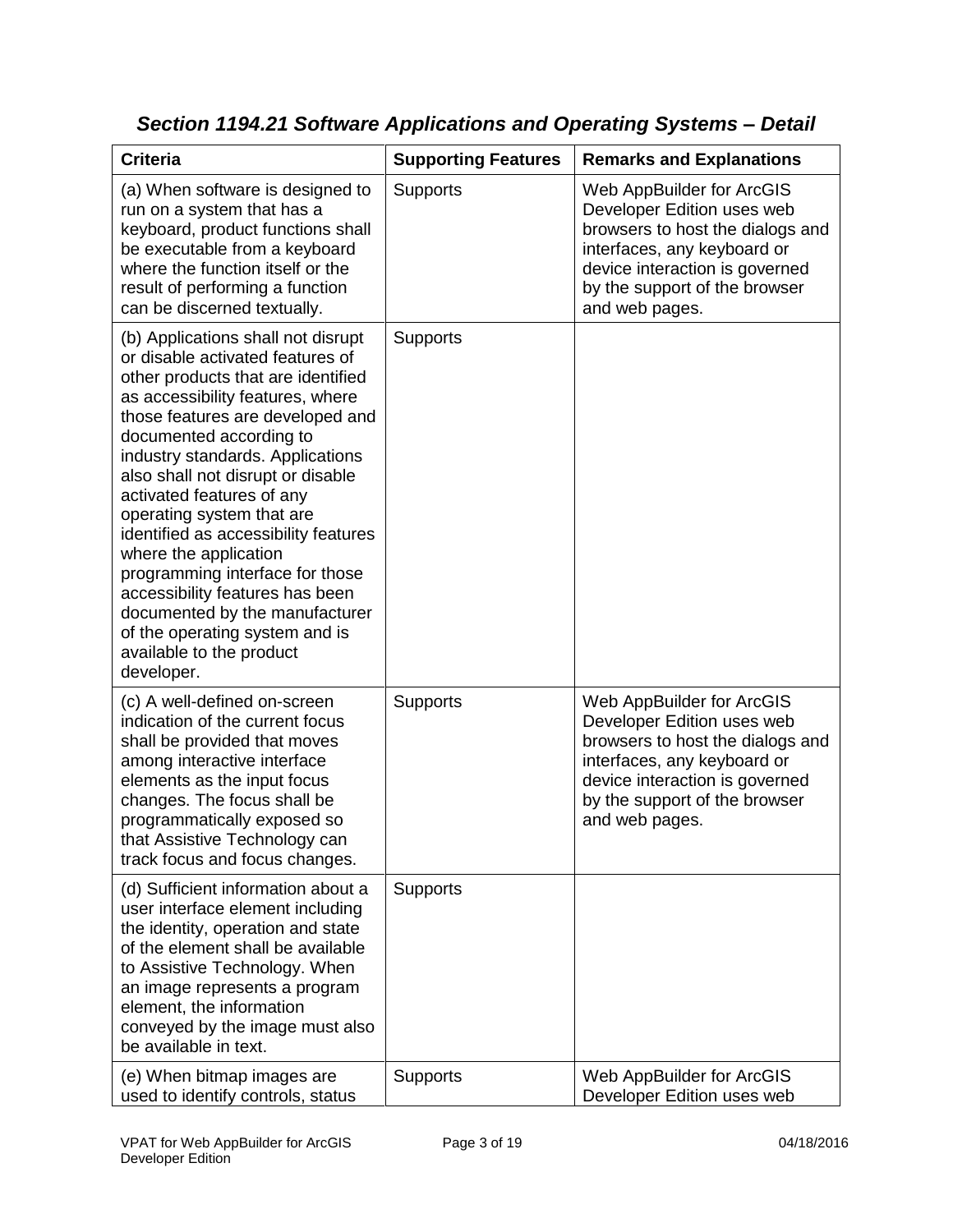| indicators, or other programmatic<br>elements, the meaning assigned<br>to those images shall be<br>consistent throughout an<br>application's performance.                                                                                                           |                                                                      | browsers to host the dialogs and<br>interfaces, any keyboard or<br>device interaction is governed<br>by the support of the browser<br>and web pages.                                                            |
|---------------------------------------------------------------------------------------------------------------------------------------------------------------------------------------------------------------------------------------------------------------------|----------------------------------------------------------------------|-----------------------------------------------------------------------------------------------------------------------------------------------------------------------------------------------------------------|
| (f) Textual information shall be<br>provided through operating<br>system functions for displaying<br>text. The minimum information<br>that shall be made available is<br>text content, text input caret<br>location, and text attributes.                           | Supports                                                             | Web AppBuilder for ArcGIS<br>Developer Edition uses web<br>browsers to host the dialogs and<br>interfaces, any keyboard or<br>device interaction is governed<br>by the support of the browser<br>and web pages. |
| (g) Applications shall not override<br>user selected contrast and color<br>selections and other individual<br>display attributes.                                                                                                                                   | Supports                                                             |                                                                                                                                                                                                                 |
| (h) When animation is displayed,<br>the information shall be<br>displayable in at least one non-<br>animated presentation mode at<br>the option of the user.                                                                                                        | <b>Supports</b>                                                      |                                                                                                                                                                                                                 |
| (i) Color coding shall not be used<br>as the only means of conveying<br>information, indicating an action,<br>prompting a response, or<br>distinguishing a visual element.                                                                                          | Supports                                                             |                                                                                                                                                                                                                 |
| (j) When a product permits a user<br>to adjust color and contrast<br>settings, a variety of color<br>selections capable of producing a<br>range of contrast levels shall be<br>provided.                                                                            | <b>Supports</b>                                                      |                                                                                                                                                                                                                 |
| (k) Software shall not use<br>flashing or blinking text, objects,<br>or other elements having a flash<br>or blink frequency greater than 2<br>Hz and lower than 55 Hz.                                                                                              | <b>Supports</b>                                                      |                                                                                                                                                                                                                 |
| (I) When electronic forms are<br>used, the form shall allow people<br>using Assistive Technology to<br>access the information, field<br>elements, and functionality<br>required for completion and<br>submission of the form, including<br>all directions and cues. | Supports when<br>combined with<br>compatible Assistive<br>Technology |                                                                                                                                                                                                                 |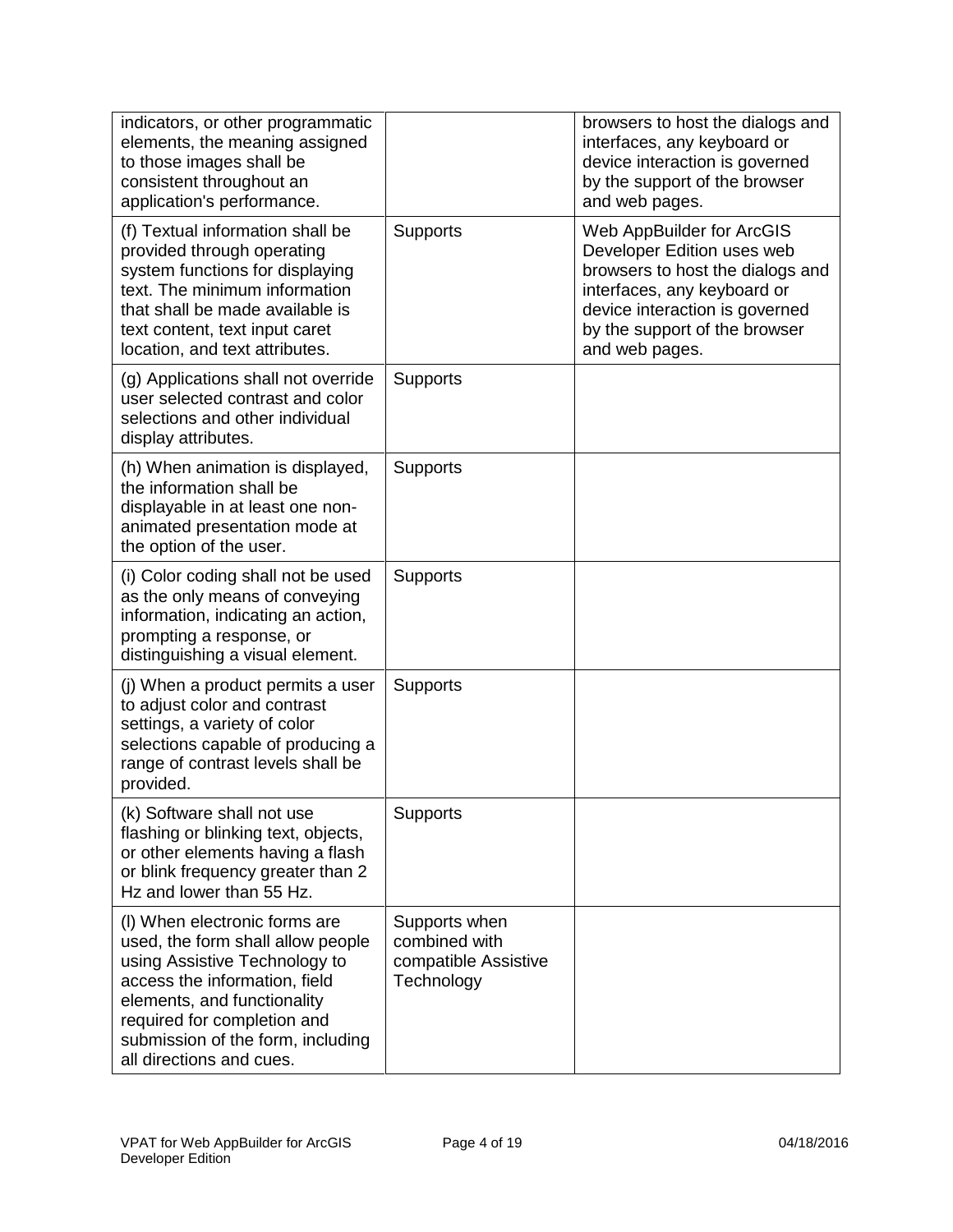| <b>Criteria</b>                                                                                                                                              | <b>Supporting Features</b>         | <b>Remarks and Explanations</b>                                                                                                                                                                                                                                                                                                                                                                                                                                                                                                                                                  |
|--------------------------------------------------------------------------------------------------------------------------------------------------------------|------------------------------------|----------------------------------------------------------------------------------------------------------------------------------------------------------------------------------------------------------------------------------------------------------------------------------------------------------------------------------------------------------------------------------------------------------------------------------------------------------------------------------------------------------------------------------------------------------------------------------|
| (a) A text equivalent for every<br>non-text element shall be<br>provided (e.g., via "alt",<br>"longdesc", or in element<br>content).                         | Supports with<br><b>Exceptions</b> | Most controls provide 'alt' text<br>but some do not given the<br>inherent nature of GIS software,<br>mapping software, and/or<br>general limits on the framework<br>or technology.<br>Note: Web AppBuilder for<br><b>ArcGIS Developer Edition</b><br>contains geographic information<br>system (GIS) technology that<br>captures, manages, and<br>analyzes data through digital<br>maps. Some GIS functions<br>(such as drawing lines on a<br>digital map) cannot be<br>represented with text equivalent<br>and, therefore, no text<br>equivalent exists for these<br>functions. |
| (b) Equivalent alternatives for any<br>multimedia presentation shall be<br>synchronized with the<br>presentation.                                            | Not Applicable                     |                                                                                                                                                                                                                                                                                                                                                                                                                                                                                                                                                                                  |
| (c) Web pages shall be designed<br>so that all information conveyed<br>with color is also available<br>without color, for example from<br>context or markup. | Not Applicable                     |                                                                                                                                                                                                                                                                                                                                                                                                                                                                                                                                                                                  |
| (d) Documents shall be<br>organized so they are readable<br>without requiring an associated<br>style sheet.                                                  | Not Applicable                     |                                                                                                                                                                                                                                                                                                                                                                                                                                                                                                                                                                                  |
| (e) Redundant text links shall be<br>provided for each active region of<br>a server-side image map.                                                          | Supports with<br><b>Exceptions</b> | Most controls support redundant<br>text links but some do not given<br>the inherent nature of GIS<br>software, mapping software,<br>and/or general limits on the<br>framework or technology.<br>Note: Web AppBuilder for<br><b>ArcGIS Developer Edition</b><br>contains geographic information<br>system (GIS) technology that                                                                                                                                                                                                                                                   |

*Section 1194.22 Web-based Internet Information and Applications – Detail*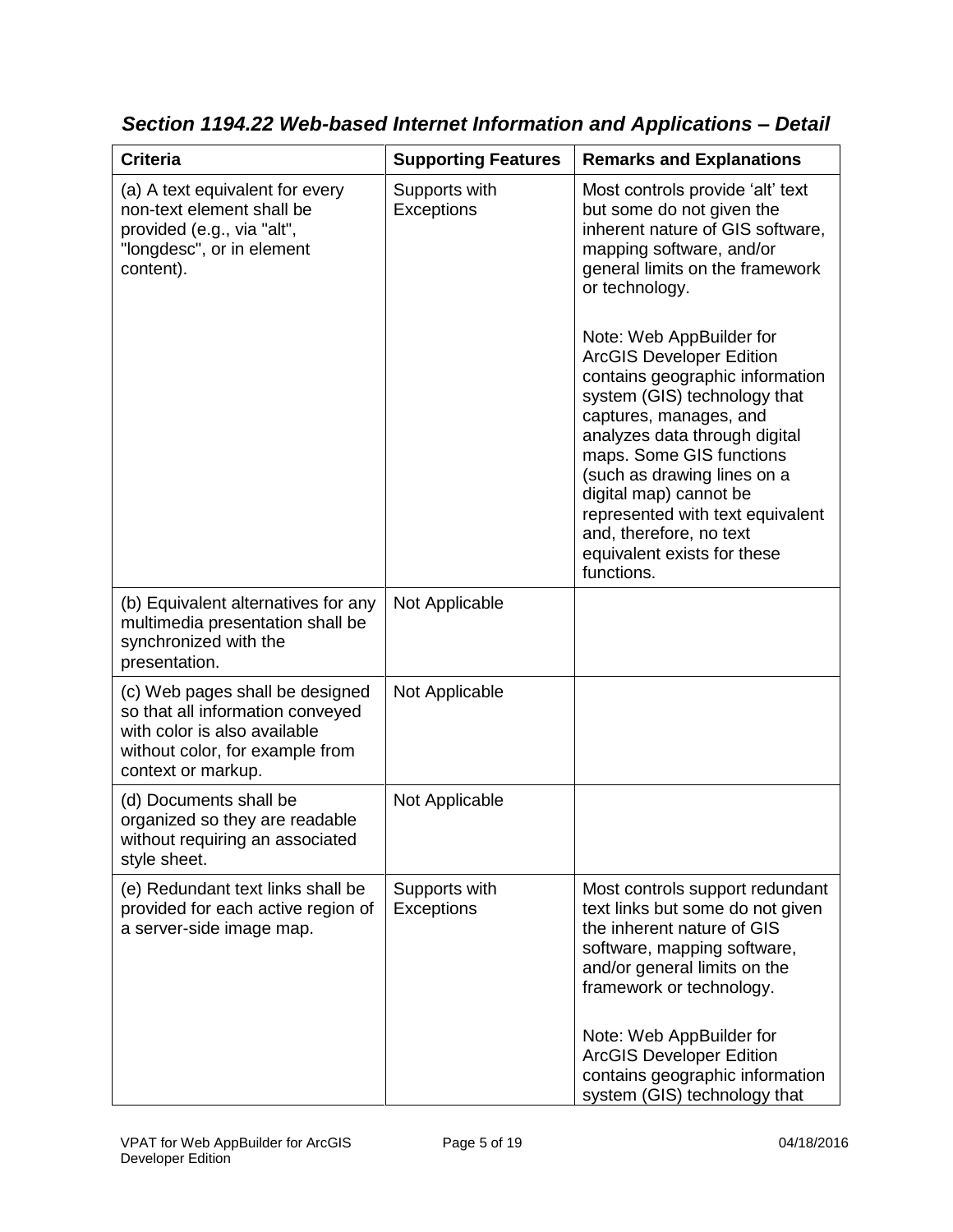|                                                                                                                                                                                                                                                                                                                             |                 | captures, manages, and<br>analyzes data through digital<br>maps. Some aspects of a digital<br>map or of GIS software are<br>inherently visual/graphical and<br>cannot be adequately<br>represented in text.                                                                                                             |
|-----------------------------------------------------------------------------------------------------------------------------------------------------------------------------------------------------------------------------------------------------------------------------------------------------------------------------|-----------------|-------------------------------------------------------------------------------------------------------------------------------------------------------------------------------------------------------------------------------------------------------------------------------------------------------------------------|
| (f) Client-side image maps shall<br>be provided instead of server-<br>side image maps except where<br>the regions cannot be defined<br>with an available geometric<br>shape.                                                                                                                                                | Supports        |                                                                                                                                                                                                                                                                                                                         |
| (g) Row and column headers<br>shall be identified for data tables.                                                                                                                                                                                                                                                          | <b>Supports</b> |                                                                                                                                                                                                                                                                                                                         |
| (h) Markup shall be used to<br>associate data cells and header<br>cells for data tables that have two<br>or more logical levels of row or<br>column headers.                                                                                                                                                                | <b>Supports</b> |                                                                                                                                                                                                                                                                                                                         |
| (i) Frames shall be titled with text<br>that facilitates frame identification<br>and navigation.                                                                                                                                                                                                                            | Not Applicable  |                                                                                                                                                                                                                                                                                                                         |
| (j) Pages shall be designed to<br>avoid causing the screen to<br>flicker with a frequency greater<br>than 2 Hz and lower than 55 Hz.                                                                                                                                                                                        | <b>Supports</b> |                                                                                                                                                                                                                                                                                                                         |
| (k) A text-only page, with<br>equivalent information or<br>functionality, shall be provided to<br>make a web site comply with the<br>provisions of this part, when<br>compliance cannot be<br>accomplished in any other way.<br>The content of the text-only page<br>shall be updated whenever the<br>primary page changes. | Not Applicable  | Web AppBuilder for ArcGIS<br>Developer Edition is geographic<br>information system (GIS)<br>technology that captures,<br>manages, and analyzes data<br>through digital maps. Some<br>aspects of a digital map or of<br>GIS software are inherently<br>visual/graphical and cannot be<br>adequately represented in text. |
| (I) When pages utilize scripting<br>languages to display content, or<br>to create interface elements, the<br>information provided by the script<br>shall be identified with functional<br>text that can be read by Assistive<br>Technology.                                                                                 | <b>Supports</b> |                                                                                                                                                                                                                                                                                                                         |
| (m) When a web page requires<br>that an applet, plug-in or other                                                                                                                                                                                                                                                            | Not Applicable  |                                                                                                                                                                                                                                                                                                                         |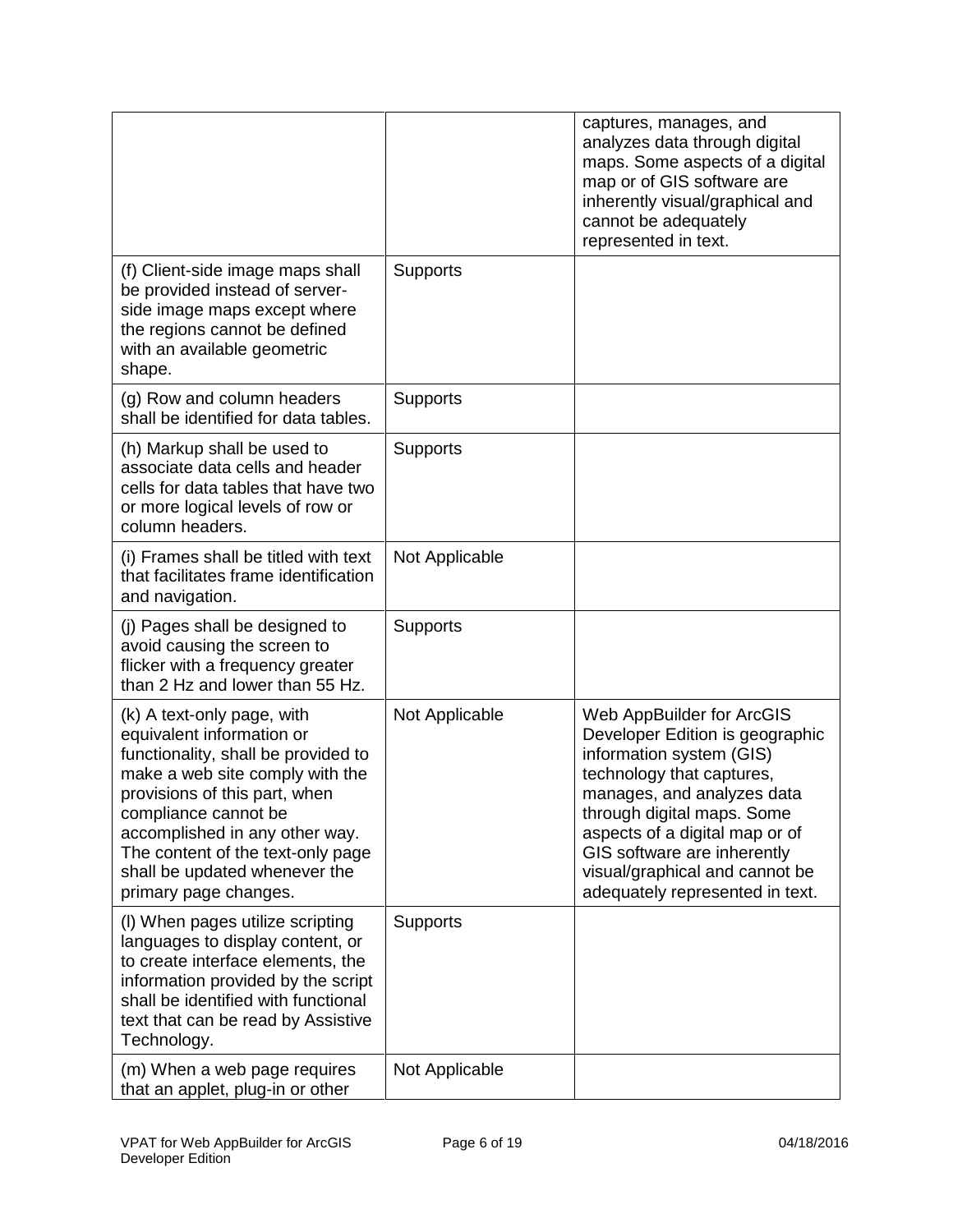| application be present on the<br>client system to interpret page<br>content, the page must provide a<br>link to a plug-in or applet that<br>complies with $§1194.21(a)$<br>through (I).                                                                                                             |                |  |
|-----------------------------------------------------------------------------------------------------------------------------------------------------------------------------------------------------------------------------------------------------------------------------------------------------|----------------|--|
| (n) When electronic forms are<br>designed to be completed on-<br>line, the form shall allow people<br>using Assistive Technology to<br>access the information, field<br>elements, and functionality<br>required for completion and<br>submission of the form, including<br>all directions and cues. | Not Applicable |  |
| (o) A method shall be provided<br>that permits users to skip<br>repetitive navigation links.                                                                                                                                                                                                        | Not Applicable |  |
| (p) When a timed response is<br>required, the user shall be alerted<br>and given sufficient time to<br>indicate more time is required.                                                                                                                                                              | Not Applicable |  |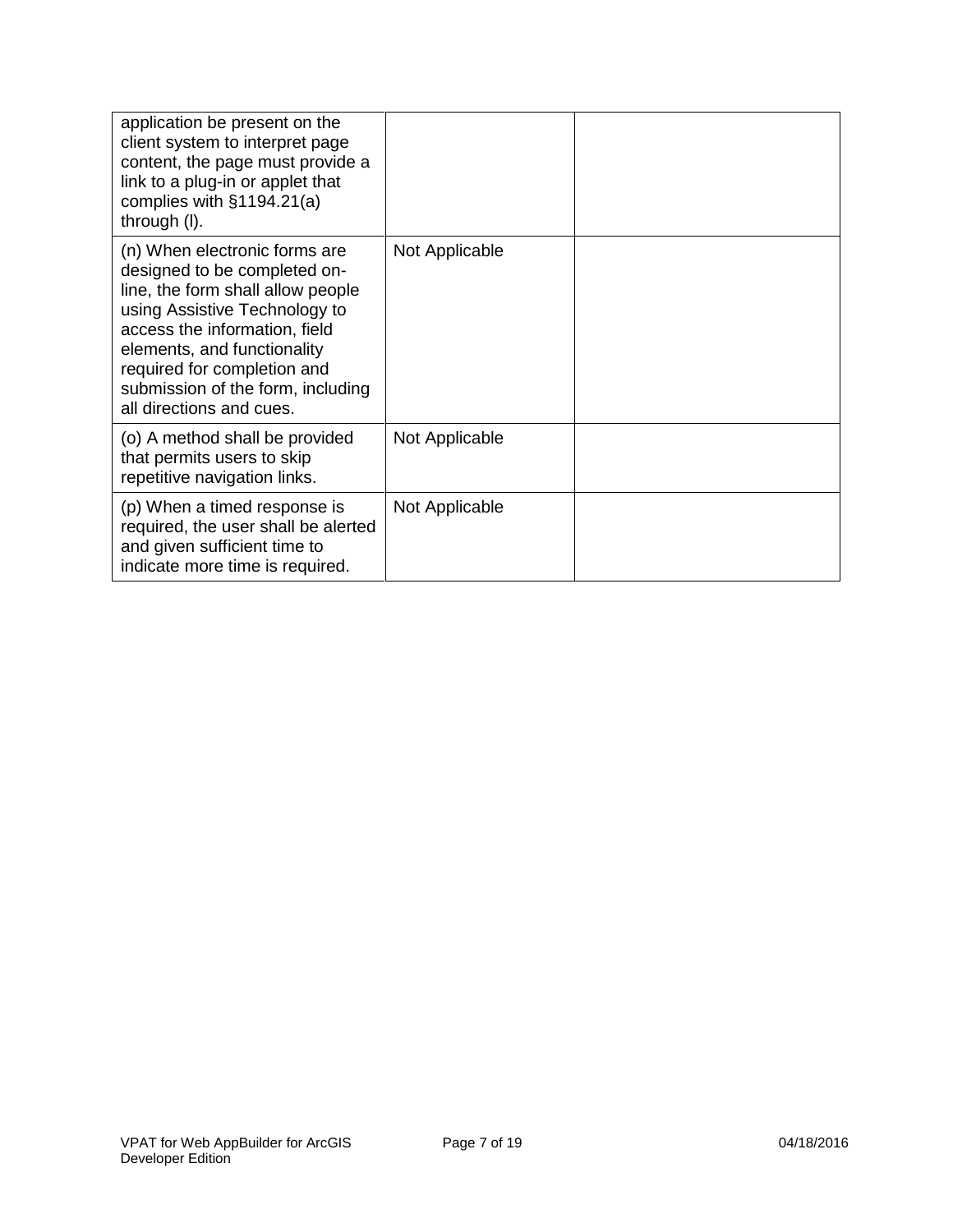| <b>Criteria</b>                                                                                                                                                                                                                                                                                                                                                       | <b>Supporting Features</b> | <b>Remarks and Explanations</b> |
|-----------------------------------------------------------------------------------------------------------------------------------------------------------------------------------------------------------------------------------------------------------------------------------------------------------------------------------------------------------------------|----------------------------|---------------------------------|
| (a) Telecommunications products<br>or systems which provide a<br>function allowing voice<br>communication and which do not<br>themselves provide a TTY<br>functionality shall provide a<br>standard non-acoustic<br>connection point for TTYs.<br>Microphones shall be capable of<br>being turned on and off to allow<br>the user to intermix speech with<br>TTY use. | Not Applicable             |                                 |
| (b) Telecommunications products<br>which include voice<br>communication functionality shall<br>support all commonly used cross-<br>manufacturer non-proprietary<br>standard TTY signal protocols.                                                                                                                                                                     | Not Applicable             |                                 |
| (c) Voice mail, auto-attendant,<br>and interactive voice response<br>telecommunications systems<br>shall be usable by TTY users<br>with their TTYs.                                                                                                                                                                                                                   | Not Applicable             |                                 |
| (d) Voice mail, messaging, auto-<br>attendant, and interactive voice<br>response telecommunications<br>systems that require a response<br>from a user within a time interval,<br>shall give an alert when the time<br>interval is about to run out, and<br>shall provide sufficient time for<br>the user to indicate more time is<br>required.                        | Not Applicable             |                                 |
| (e) Where provided, caller<br>identification and similar<br>telecommunications functions<br>shall also be available for users<br>of TTYs, and for users who<br>cannot see displays.                                                                                                                                                                                   | Not Applicable             |                                 |
| (f) For transmitted voice signals,<br>telecommunications products<br>shall provide a gain adjustable up<br>to a minimum of 20 dB. For<br>incremental volume control, at                                                                                                                                                                                               | Not Applicable             |                                 |

### *Section 1194.23 Telecommunications Products – Detail*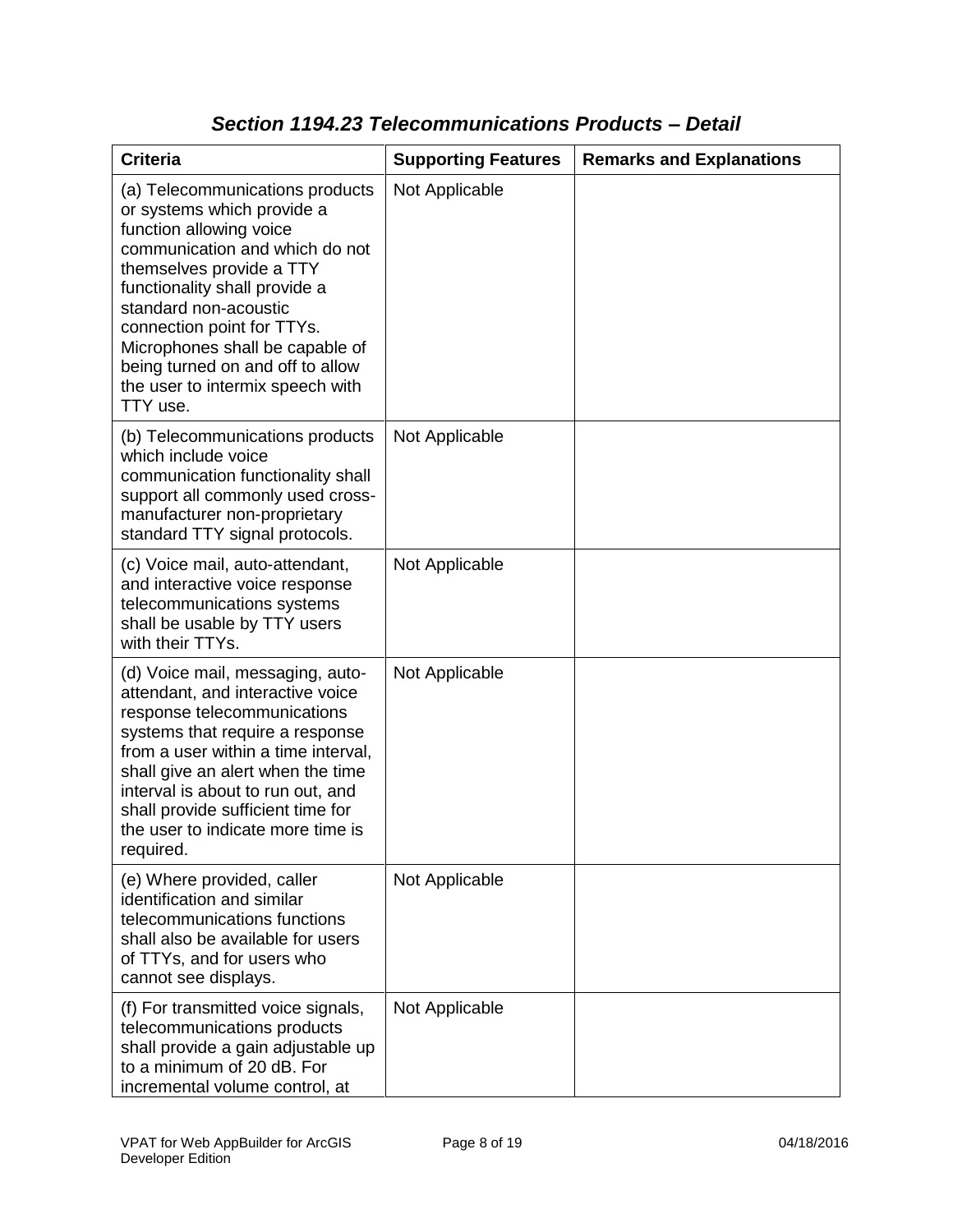| least one intermediate step of 12<br>dB of gain shall be provided.                                                                                                                                                                                                                                                                                                                                                                                                                                                   |                |  |
|----------------------------------------------------------------------------------------------------------------------------------------------------------------------------------------------------------------------------------------------------------------------------------------------------------------------------------------------------------------------------------------------------------------------------------------------------------------------------------------------------------------------|----------------|--|
| (g) If the telecommunications<br>product allows a user to adjust<br>the receive volume, a function<br>shall be provided to automatically<br>reset the volume to the default<br>level after every use.                                                                                                                                                                                                                                                                                                                | Not Applicable |  |
| (h) Where a telecommunications<br>product delivers output by an<br>audio transducer which is<br>normally held up to the ear, a<br>means for effective magnetic<br>wireless coupling to hearing<br>technologies shall be provided.                                                                                                                                                                                                                                                                                    | Not Applicable |  |
| (i) Interference to hearing<br>technologies (including hearing<br>aids, cochlear implants, and<br>assistive listening devices) shall<br>be reduced to the lowest possible<br>level that allows a user of hearing<br>technologies to utilize the<br>telecommunications product.                                                                                                                                                                                                                                       | Not Applicable |  |
| (i) Products that transmit or<br>conduct information or<br>communication, shall pass<br>through cross-manufacturer, non-<br>proprietary, industry-standard<br>codes, translation protocols,<br>formats or other information<br>necessary to provide the<br>information or communication in<br>a usable format. Technologies<br>which use encoding, signal<br>compression, format<br>transformation, or similar<br>techniques shall not remove<br>information needed for access or<br>shall restore it upon delivery. | Not Applicable |  |
| (k)(1) Products which have<br>mechanically operated controls<br>or keys shall comply with the<br>following: Controls and Keys<br>shall be tactilely discernible<br>without activating the controls or<br>keys.                                                                                                                                                                                                                                                                                                       | Not Applicable |  |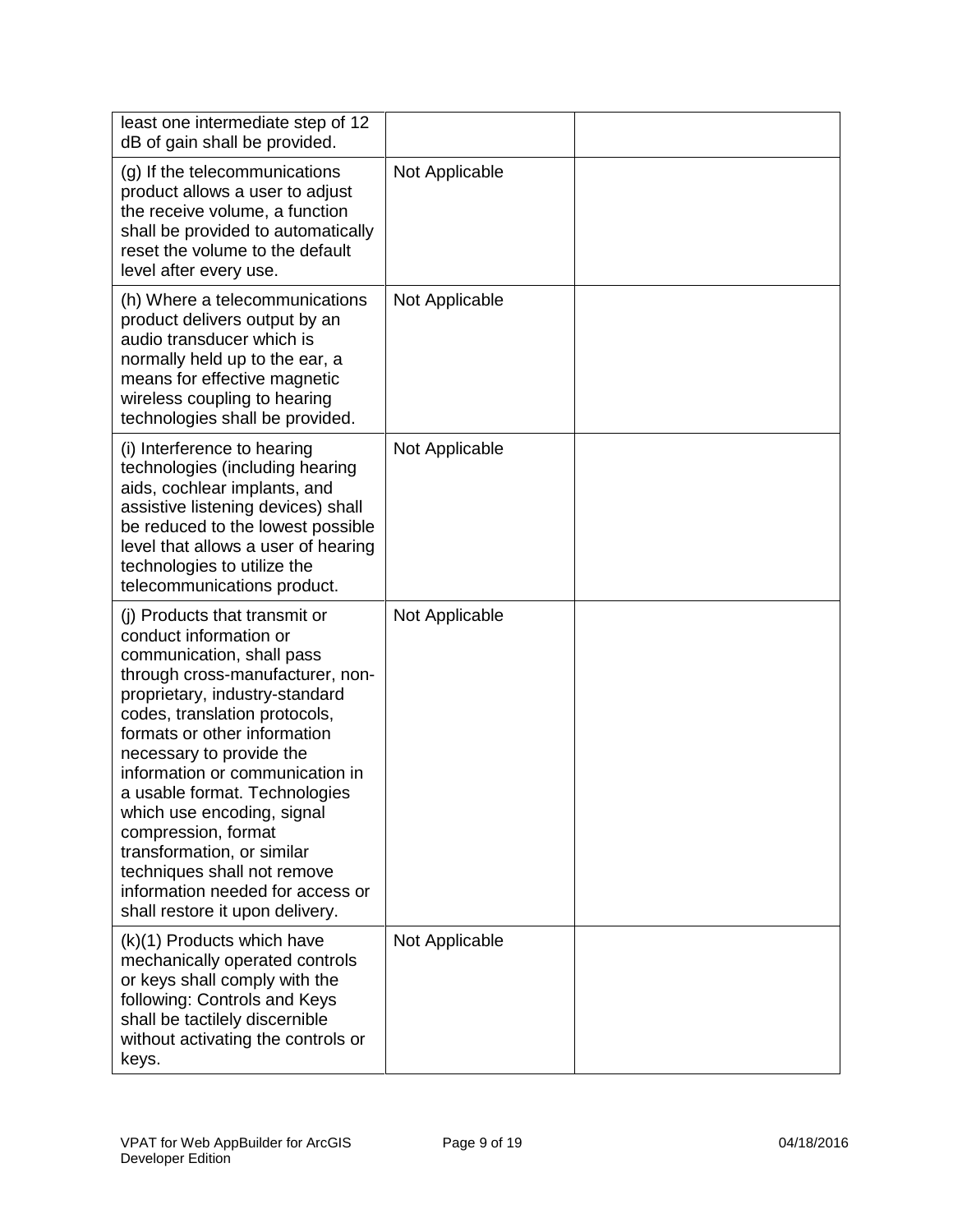| (k)(2) Products which have<br>mechanically operated controls<br>or keys shall comply with the<br>following: Controls and Keys<br>shall be operable with one hand<br>and shall not require tight<br>grasping, pinching, twisting of the<br>wrist. The force required to<br>activate controls and keys shall<br>be 5 lbs. (22.2N) maximum. |                |  |
|------------------------------------------------------------------------------------------------------------------------------------------------------------------------------------------------------------------------------------------------------------------------------------------------------------------------------------------|----------------|--|
| (k)(3) Products which have<br>mechanically operated controls<br>or keys shall comply with the<br>following: If key repeat is<br>supported, the delay before<br>repeat shall be adjustable to at<br>least 2 seconds. Key repeat rate<br>shall be adjustable to 2 seconds<br>per character.                                                | Not Applicable |  |
| $(k)(4)$ Products which have<br>mechanically operated controls<br>or keys shall comply with the<br>following: The status of all locking<br>or toggle controls or keys shall be<br>visually discernible, and<br>discernible either through touch<br>or sound.                                                                             | Not Applicable |  |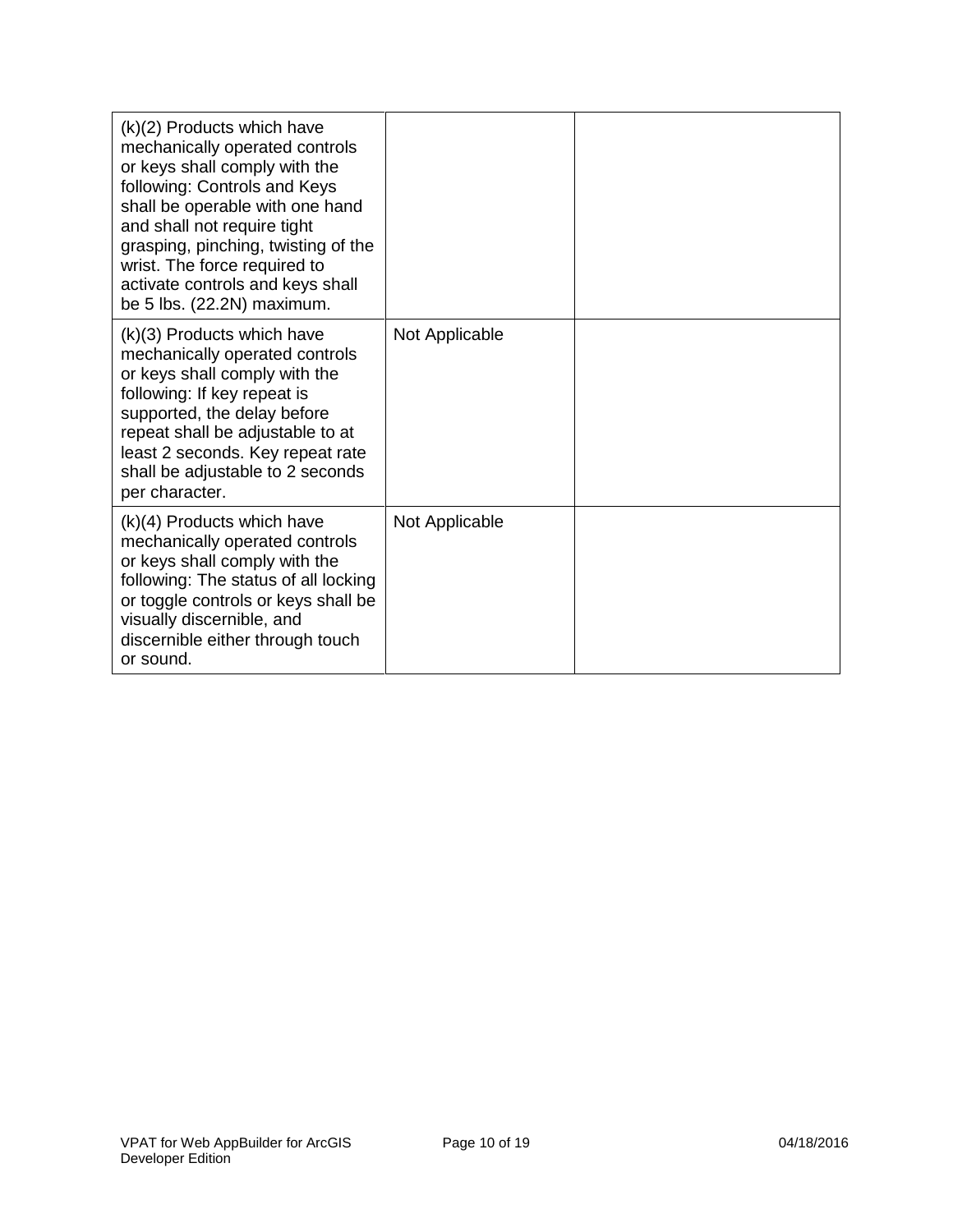| <b>Criteria</b>                                                                                                                                                                                                                                                                                                                                                                                                                                                                                                                                                                                                                                                                                                                                                                                                                                                                                                                                                           | <b>Supporting Features</b> | <b>Remarks and Explanations</b> |
|---------------------------------------------------------------------------------------------------------------------------------------------------------------------------------------------------------------------------------------------------------------------------------------------------------------------------------------------------------------------------------------------------------------------------------------------------------------------------------------------------------------------------------------------------------------------------------------------------------------------------------------------------------------------------------------------------------------------------------------------------------------------------------------------------------------------------------------------------------------------------------------------------------------------------------------------------------------------------|----------------------------|---------------------------------|
| a) All analog television displays<br>13 inches and larger, and<br>computer equipment that<br>includes analog television<br>receiver or display circuitry, shall<br>be equipped with caption<br>decoder circuitry which<br>appropriately receives, decodes,<br>and displays closed captions<br>from broadcast, cable, videotape,<br>and DVD signals. As soon as<br>practicable, but not later than<br>July 1, 2002, widescreen digital<br>television (DTV) displays<br>measuring at least 7.8 inches<br>vertically, DTV sets with<br>conventional displays measuring<br>at least 13 inches vertically, and<br>stand-alone DTV tuners, whether<br>or not they are marketed with<br>display screens, and computer<br>equipment that includes DTV<br>receiver or display circuitry, shall<br>be equipped with caption<br>decoder circuitry which<br>appropriately receives, decodes,<br>and displays closed captions<br>from broadcast, cable, videotape,<br>and DVD signals. | Not Applicable             |                                 |
| (b) Television tuners, including<br>tuner cards for use in computers,<br>shall be equipped with secondary<br>audio program playback circuitry.                                                                                                                                                                                                                                                                                                                                                                                                                                                                                                                                                                                                                                                                                                                                                                                                                            | Not Applicable             |                                 |
| (c) All training and informational<br>video and multimedia productions<br>which support the agency's<br>mission, regardless of format,<br>that contain speech or other<br>audio information necessary for<br>the comprehension of the<br>content, shall be open or closed<br>captioned.                                                                                                                                                                                                                                                                                                                                                                                                                                                                                                                                                                                                                                                                                   | Not Applicable             |                                 |
| (d) All training and informational<br>video and multimedia productions<br>which support the agency's<br>mission, regardless of format,                                                                                                                                                                                                                                                                                                                                                                                                                                                                                                                                                                                                                                                                                                                                                                                                                                    | Not Applicable             |                                 |

#### *Section 1194.24 Video and Multi-media Products – Detail*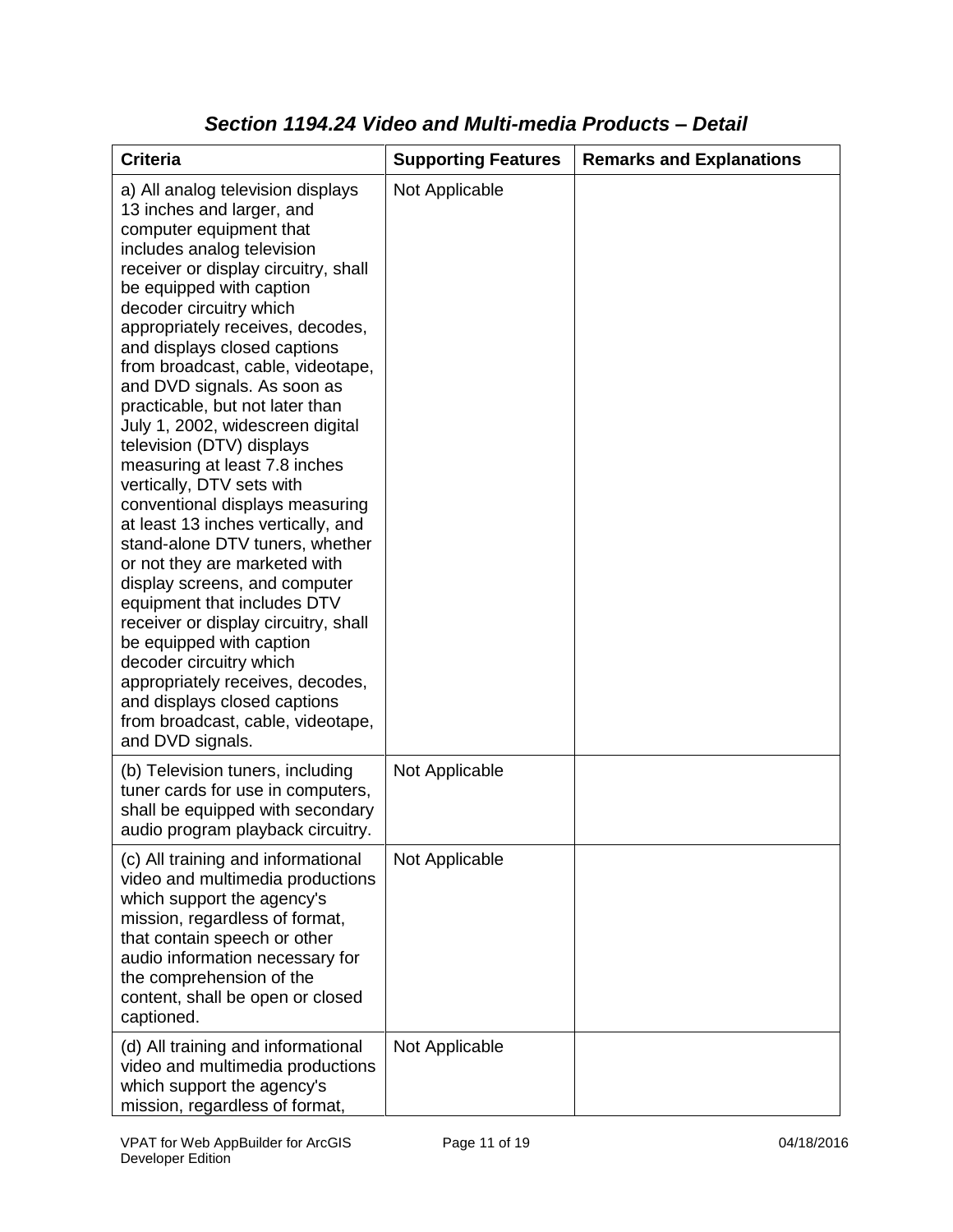| that contain visual information<br>necessary for the comprehension<br>of the content, shall be audio<br>described.                    |                |  |
|---------------------------------------------------------------------------------------------------------------------------------------|----------------|--|
| (e) Display or presentation of<br>alternate text presentation or<br>audio descriptions shall be user-<br>selectable unless permanent. | Not Applicable |  |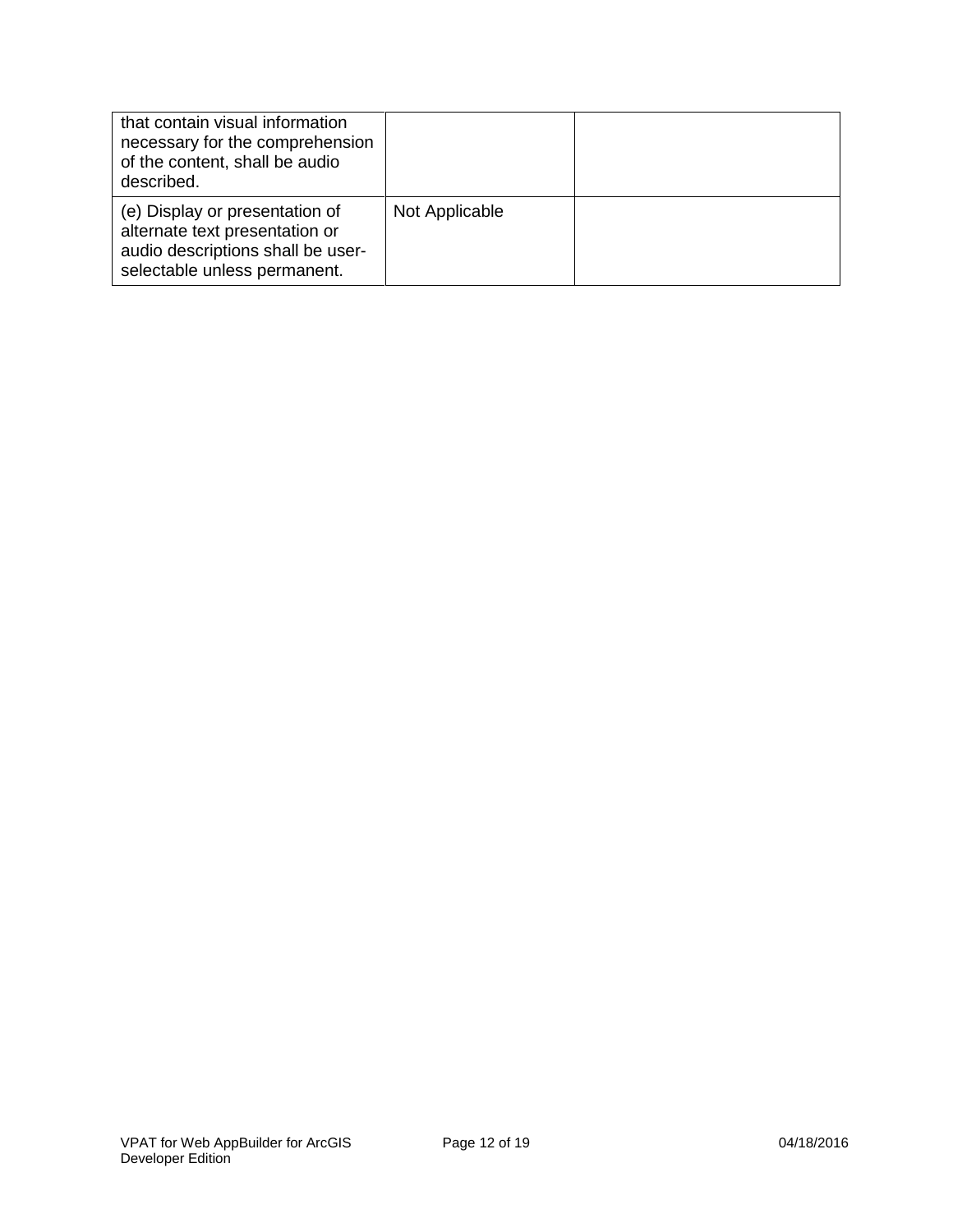## *Section 1194.25 Self-Contained, Closed Products – Detail*

| <b>Criteria</b>                                                                                                                                                                                                                                                                                                                                                                   | <b>Supporting Features</b> | <b>Remarks and Explanations</b> |
|-----------------------------------------------------------------------------------------------------------------------------------------------------------------------------------------------------------------------------------------------------------------------------------------------------------------------------------------------------------------------------------|----------------------------|---------------------------------|
| (a) Self contained products shall<br>be usable by people with<br>disabilities without requiring an<br>end-user to attach Assistive<br>Technology to the product.<br>Personal headsets for private<br>listening are not Assistive<br>Technology.                                                                                                                                   | Not Applicable             |                                 |
| (b) When a timed response is<br>required, the user shall be alerted<br>and given sufficient time to<br>indicate more time is required.                                                                                                                                                                                                                                            | Not Applicable             |                                 |
| (c) Where a product utilizes<br>touchscreens or contact-sensitive<br>controls, an input method shall<br>be provided that complies with<br>§1194.23 (k) (1) through (4).                                                                                                                                                                                                           | Not Applicable             |                                 |
| (d) When biometric forms of user<br>identification or control are used,<br>an alternative form of<br>identification or activation, which<br>does not require the user to<br>possess particular biological<br>characteristics, shall also be<br>provided.                                                                                                                          | Not Applicable             |                                 |
| (e) When products provide<br>auditory output, the audio signal<br>shall be provided at a standard<br>signal level through an industry<br>standard connector that will allow<br>for private listening. The product<br>must provide the ability to<br>interrupt, pause, and restart the<br>audio at any time.                                                                       | Not Applicable             |                                 |
| (f) When products deliver voice<br>output in a public area,<br>incremental volume control shall<br>be provided with output<br>amplification up to a level of at<br>least 65 dB. Where the ambient<br>noise level of the environment is<br>above 45 dB, a volume gain of at<br>least 20 dB above the ambient<br>level shall be user selectable. A<br>function shall be provided to | Not Applicable             |                                 |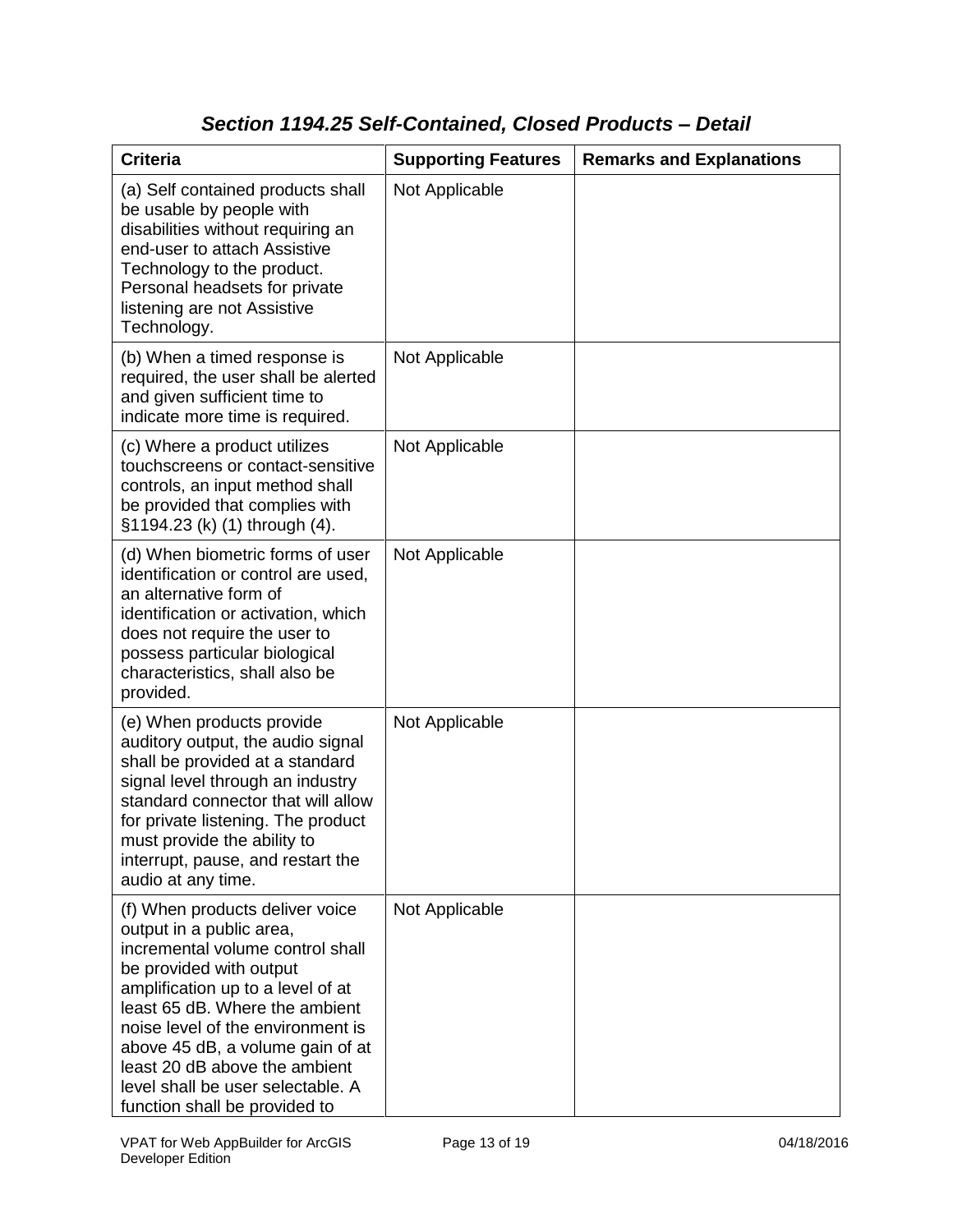| automatically reset the volume to<br>the default level after every use.                                                                                                                                                                                                                                                                                                                                                                                                                                                                                                           |                |  |
|-----------------------------------------------------------------------------------------------------------------------------------------------------------------------------------------------------------------------------------------------------------------------------------------------------------------------------------------------------------------------------------------------------------------------------------------------------------------------------------------------------------------------------------------------------------------------------------|----------------|--|
| (g) Color coding shall not be<br>used as the only means of<br>conveying information, indicating<br>an action, prompting a response,<br>or distinguishing a visual<br>element.                                                                                                                                                                                                                                                                                                                                                                                                     | Not Applicable |  |
| (h) When a product permits a<br>user to adjust color and contrast<br>settings, a range of color<br>selections capable of producing a<br>variety of contrast levels shall be<br>provided.                                                                                                                                                                                                                                                                                                                                                                                          | Not Applicable |  |
| (i) Products shall be designed to<br>avoid causing the screen to<br>flicker with a frequency greater<br>than 2 Hz and lower than 55 Hz.                                                                                                                                                                                                                                                                                                                                                                                                                                           | Not Applicable |  |
| (j) (1) Products which are<br>freestanding, non-portable, and<br>intended to be used in one<br>location and which have operable<br>controls shall comply with the<br>following: The position of any<br>operable control shall be<br>determined with respect to a<br>vertical plane, which is 48 inches<br>in length, centered on the<br>operable control, and at the<br>maximum protrusion of the<br>product within the 48 inch length<br>on products which are<br>freestanding, non-portable, and<br>intended to be used in one<br>location and which have operable<br>controls. | Not Applicable |  |
| $(j)(2)$ Products which are<br>freestanding, non-portable, and<br>intended to be used in one<br>location and which have operable<br>controls shall comply with the<br>following: Where any operable<br>control is 10 inches or less<br>behind the reference plane, the<br>height shall be 54 inches<br>maximum and 15 inches<br>minimum above the floor.                                                                                                                                                                                                                          | Not Applicable |  |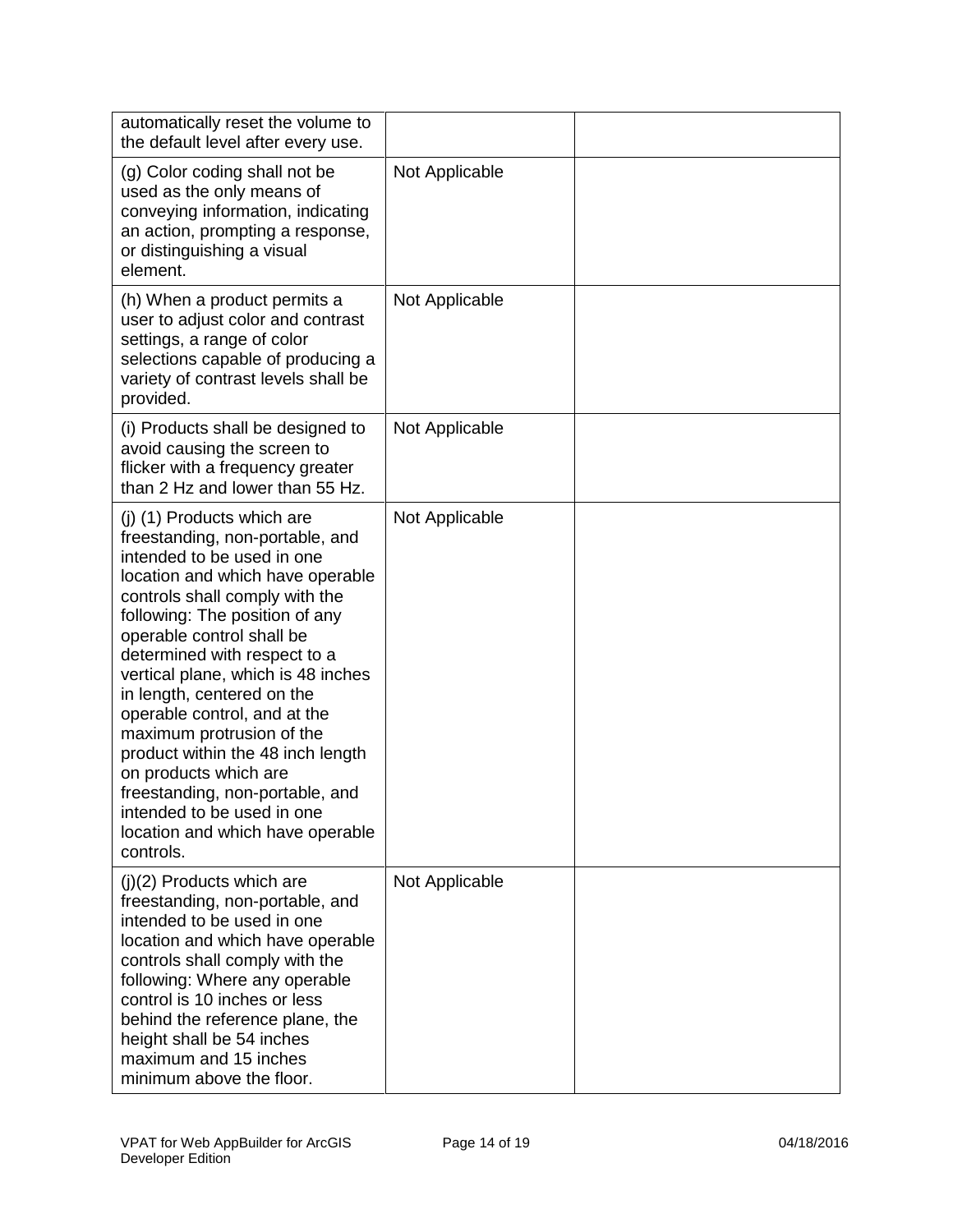| $(i)(3)$ Products which are<br>freestanding, non-portable, and<br>intended to be used in one<br>location and which have operable<br>controls shall comply with the<br>following: Where any operable<br>control is more than 10 inches<br>and not more than 24 inches<br>behind the reference plane, the<br>height shall be 46 inches<br>maximum and 15 inches<br>minimum above the floor. | Not Applicable |  |
|-------------------------------------------------------------------------------------------------------------------------------------------------------------------------------------------------------------------------------------------------------------------------------------------------------------------------------------------------------------------------------------------|----------------|--|
| $(i)(4)$ Products which are<br>freestanding, non-portable, and<br>intended to be used in one<br>location and which have operable<br>controls shall comply with the<br>following: Operable controls shall<br>not be more than 24 inches<br>behind the reference plane.                                                                                                                     | Not Applicable |  |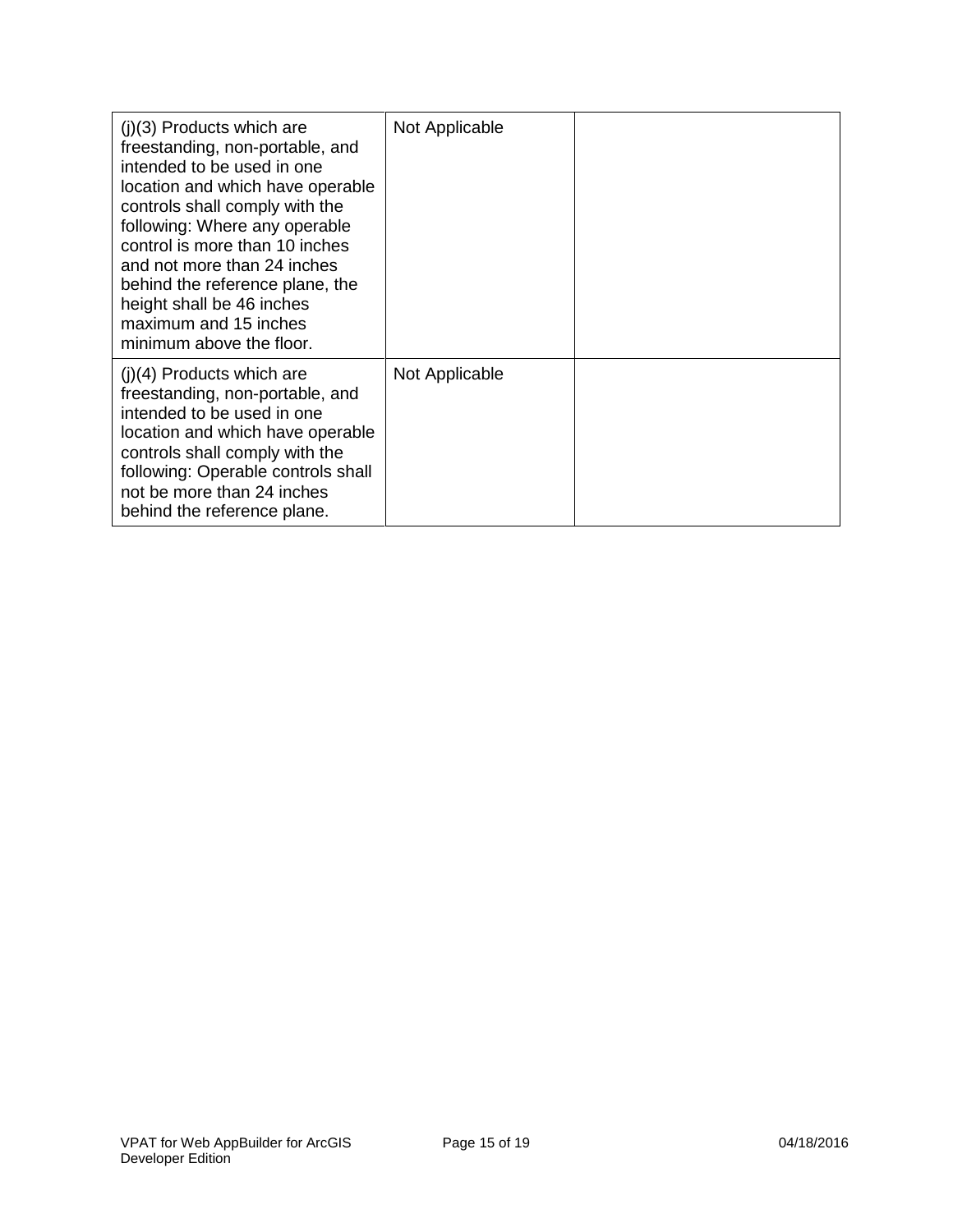| <b>Criteria</b>                                                                                                                                                                                                                                          | <b>Supporting Features</b> | <b>Remarks and Explanations</b> |
|----------------------------------------------------------------------------------------------------------------------------------------------------------------------------------------------------------------------------------------------------------|----------------------------|---------------------------------|
| (a) All mechanically operated<br>controls and keys shall comply<br>with §1194.23 (k) (1) through (4).                                                                                                                                                    | Not Applicable             |                                 |
| (b) If a product utilizes<br>touchscreens or touch-operated<br>controls, an input method shall<br>be provided that complies with<br>§1194.23 (k) (1) through (4).                                                                                        | Not Applicable             |                                 |
| (c) When biometric forms of user<br>identification or control are used,<br>an alternative form of<br>identification or activation, which<br>does not require the user to<br>possess particular biological<br>characteristics, shall also be<br>provided. | Not Applicable             |                                 |
| (d) Where provided, at least one<br>of each type of expansion slots,<br>ports and connectors shall<br>comply with publicly available<br>industry standards.                                                                                              | Not Applicable             |                                 |

# *Section 1194.26 Desktop and Portable Computers – Detail*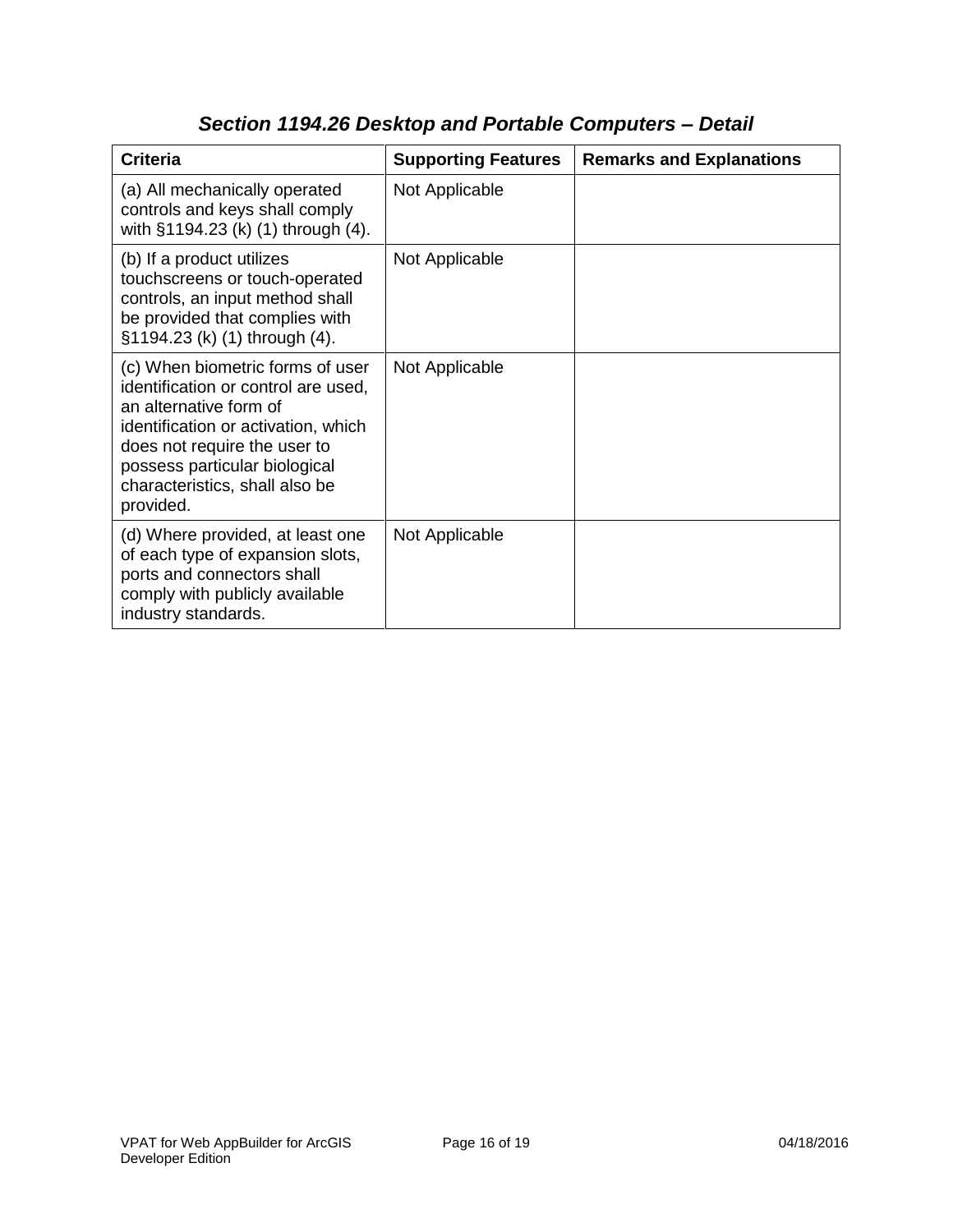| <b>Criteria</b>                                                                                                                                                                                                                                                                                                                        | <b>Supporting Features</b>                                           | <b>Remarks and Explanations</b>                                                                                                                                                                                                                                                                                                                                                                                                                                                                                                                                                                                                                                                                                                                                                                    |
|----------------------------------------------------------------------------------------------------------------------------------------------------------------------------------------------------------------------------------------------------------------------------------------------------------------------------------------|----------------------------------------------------------------------|----------------------------------------------------------------------------------------------------------------------------------------------------------------------------------------------------------------------------------------------------------------------------------------------------------------------------------------------------------------------------------------------------------------------------------------------------------------------------------------------------------------------------------------------------------------------------------------------------------------------------------------------------------------------------------------------------------------------------------------------------------------------------------------------------|
| (a) At least one mode of<br>operation and information<br>retrieval that does not require<br>user vision shall be provided, or<br>support for Assistive Technology<br>used by people who are blind or<br>visually impaired shall be<br>provided.                                                                                        | Supports when<br>combined with<br>compatible Assistive<br>Technology | Web AppBuilder for ArcGIS<br>Developer Edition can be used<br>by developers to build websites<br>with geospatial content. The<br>web developer may format<br>information so as to take<br>advantage of Assistive<br>Technology for the blind or<br>visually impaired through use of<br>the software. For example, the<br>developer may use Web<br><b>AppBuilder for ArcGIS</b><br>Developer Edition to include a<br>map window in the website and<br>displays vector and raster<br>elements of geographic<br>information.<br>Note: Web AppBuilder for<br>ArcGIS Developer Edition is<br>geographic information system<br>(GIS) technology that captures,<br>manages, and analyzes data<br>through digital maps. Some<br>aspects of a map or of GIS<br>software are inherently<br>visual/graphical. |
| (b) At least one mode of<br>operation and information<br>retrieval that does not require<br>visual acuity greater than 20/70<br>shall be provided in audio and<br>enlarged print output working<br>together or independently, or<br>support for Assistive Technology<br>used by people who are visually<br>impaired shall be provided. | Supports when<br>combined with<br>compatible Assistive<br>Technology | Web AppBuilder for ArcGIS<br><b>Developer Edition supports</b><br>Assistive Technology for the<br>client. For example, a website's<br>map window may have zoom<br>features, scale changes, or a<br>magnifier window to make the<br>output more usable by the<br>visually impaired.                                                                                                                                                                                                                                                                                                                                                                                                                                                                                                                 |
| (c) At least one mode of<br>operation and information<br>retrieval that does not require<br>user hearing shall be provided, or<br>support for Assistive Technology<br>used by people who are deaf or<br>hard of hearing shall be provided.                                                                                             | <b>Supports</b>                                                      | There is no reliance on hearing<br>to operate.                                                                                                                                                                                                                                                                                                                                                                                                                                                                                                                                                                                                                                                                                                                                                     |

*Section 1194.31 Functional Performance Criteria – Detail*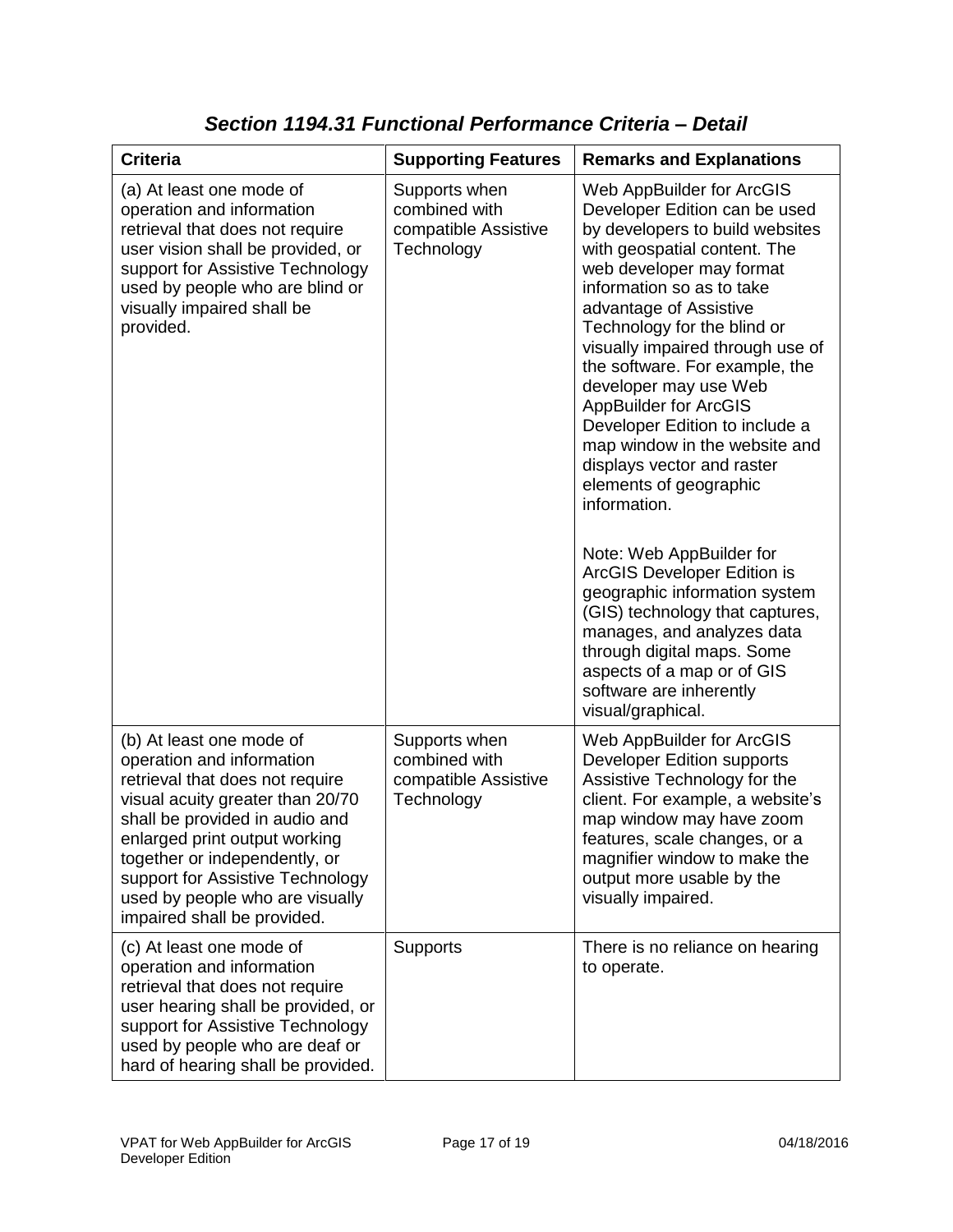| (d) Where audio information is<br>important for the use of a<br>product, at least one mode of<br>operation and information<br>retrieval shall be provided in an<br>enhanced auditory fashion, or<br>support for assistive hearing<br>devices shall be provided. | Not Applicable  | There is no reliance on hearing<br>to operate.                                                                                                                                                                              |
|-----------------------------------------------------------------------------------------------------------------------------------------------------------------------------------------------------------------------------------------------------------------|-----------------|-----------------------------------------------------------------------------------------------------------------------------------------------------------------------------------------------------------------------------|
| (e) At least one mode of<br>operation and information<br>retrieval that does not require<br>user speech shall be provided, or<br>support for Assistive Technology<br>used by people with disabilities<br>shall be provided.                                     | <b>Supports</b> | There is no reliance on speech<br>to operate.                                                                                                                                                                               |
| (f) At least one mode of operation<br>and information retrieval that<br>does not require fine motor<br>control or simultaneous actions<br>and that is operable with limited<br>reach and strength shall be<br>provided.                                         | <b>Supports</b> | Operation and information<br>retrieval is dependent on<br>operating system settings and<br>configurations. The software<br>supports operating systems and<br>configurations designed to assist<br>users with accessibility. |